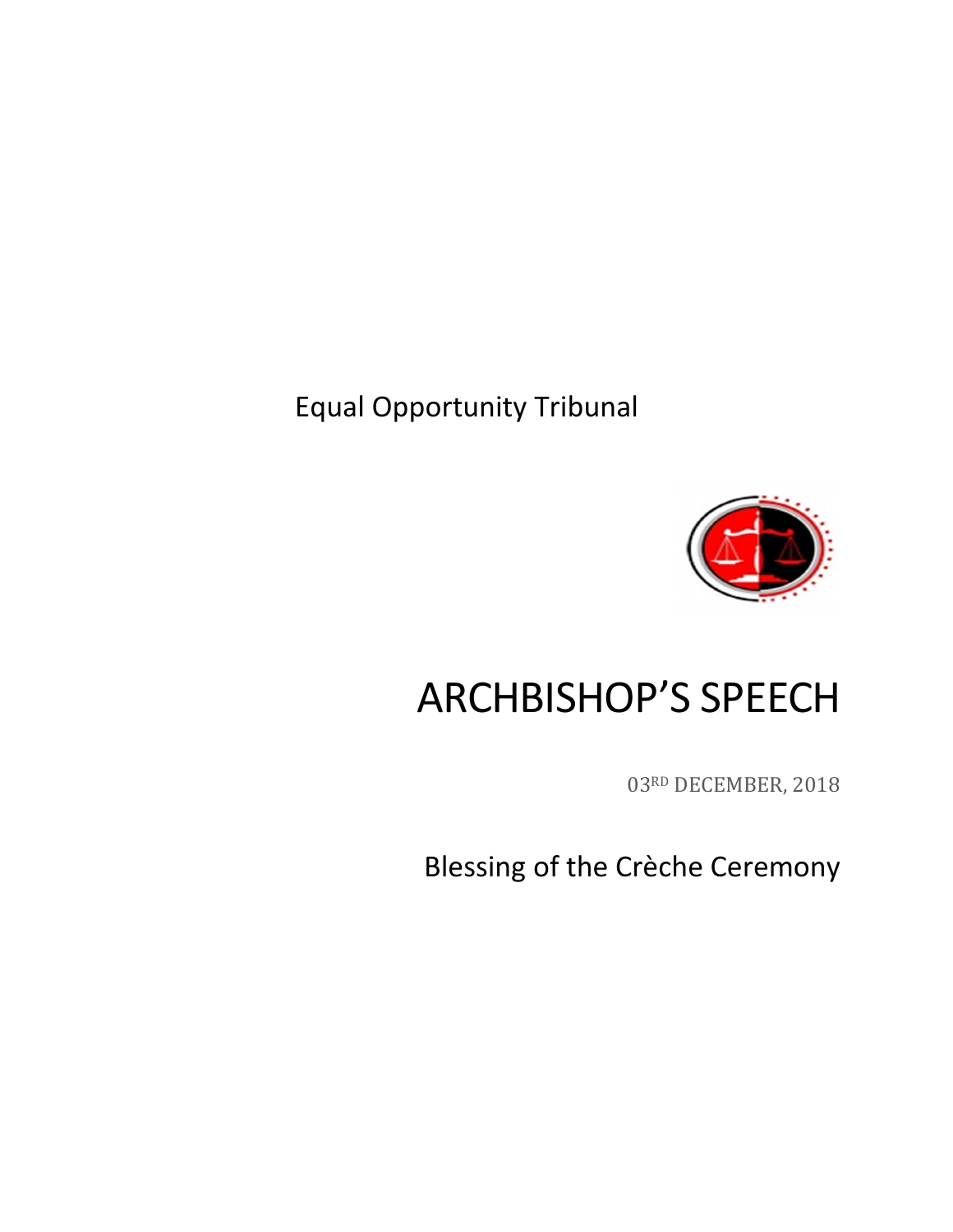## Archbishop's Speech

I suppose if you are objecting to having a Crèche put up here we might have to take you to the Tribunal downstairs. The Commission downstairs who might bump the case back upstairs here in which case, now how would that look? It would be terrible.

As Leela said we live in this amazing, diverse society. V.S Naipaul in a wonderful little book Suffrage of Elvira, says that Trinidad or Elvira was a crazy, mixed up little place where the Hindus revered Christian scriptures with great pomp and ceremony. The Christians celebrated Divali and all Muslim celebrations and when Elvira was finished with religious holidays it had very few straight days left in the year, and that, is really true of Trinidad and Tobago and our diversity is really part of the rich gift that we are.

And Trinity which means one, but it's many in one, it's three in one and therefore diversity in the unity. And that's the essence of who we are. That's who we are when we're at our best, when we can celebrate each aspect of our diversity while holding to the unity at the same time and never compromising the unity and never compromising the diversity.

And you know for the work you do from our tradition this is really the start of that work because when God comes as a baby every baby becomes a carrier of God and when God gives the dignity to a baby to be that baby it means every baby has that dignity, every child has that dignity, every adult has that dignity, and, therefore we cannot separate between this one or that because of race, age, class, gender, or where you live. We can't separate because of these things because the dignity in each human being that's what we celebrate when we celebrate Christmas, that, that this baby who is God himself says that each one of us has a dignity that is inalienable and that cannot be violated regardless of what we do ourselves or what foolish acts we might take on.

Each human being has that spark of the divine that cannot be taken away. And so, in the Christmas story itself you have the foundations for what you do here. And in this mystery of Faith you have the foundations for why you do what you do, and why it is important. Society has worked long and hard to move past prejudice and to move past all the different divisions that we put into human society. And you know I think it's a human condition that we, no matter what we do will always find a way to make a division between us and other people. Have you ever noticed that? So you might of noticed that in Leela's address that "we are the only institution that is working, not the others."

But, it is one of the human traits that we will find a reason for dividing between us and others. If you live on a street and you live on this side of a street those people are better than the people on the other side of the street. And, we have this way of doing this division and it is some need in us, and I think that's where it comes from there is a need in us for identity, and the only way we could find identity is by dividing ourselves from other people.

And so the need for identity which is a deep human need and a great part of us as human creates also this thing that we do in separating us from other people and then making ourselves to be better than the others we separate ourselves from. And that's really the foundation of why we need an Equal Opportunity Act, Tribunal and Commission. That's why we need it, because there is something in the human and across all countries looked. Across even in Russia where they practice

Company Name